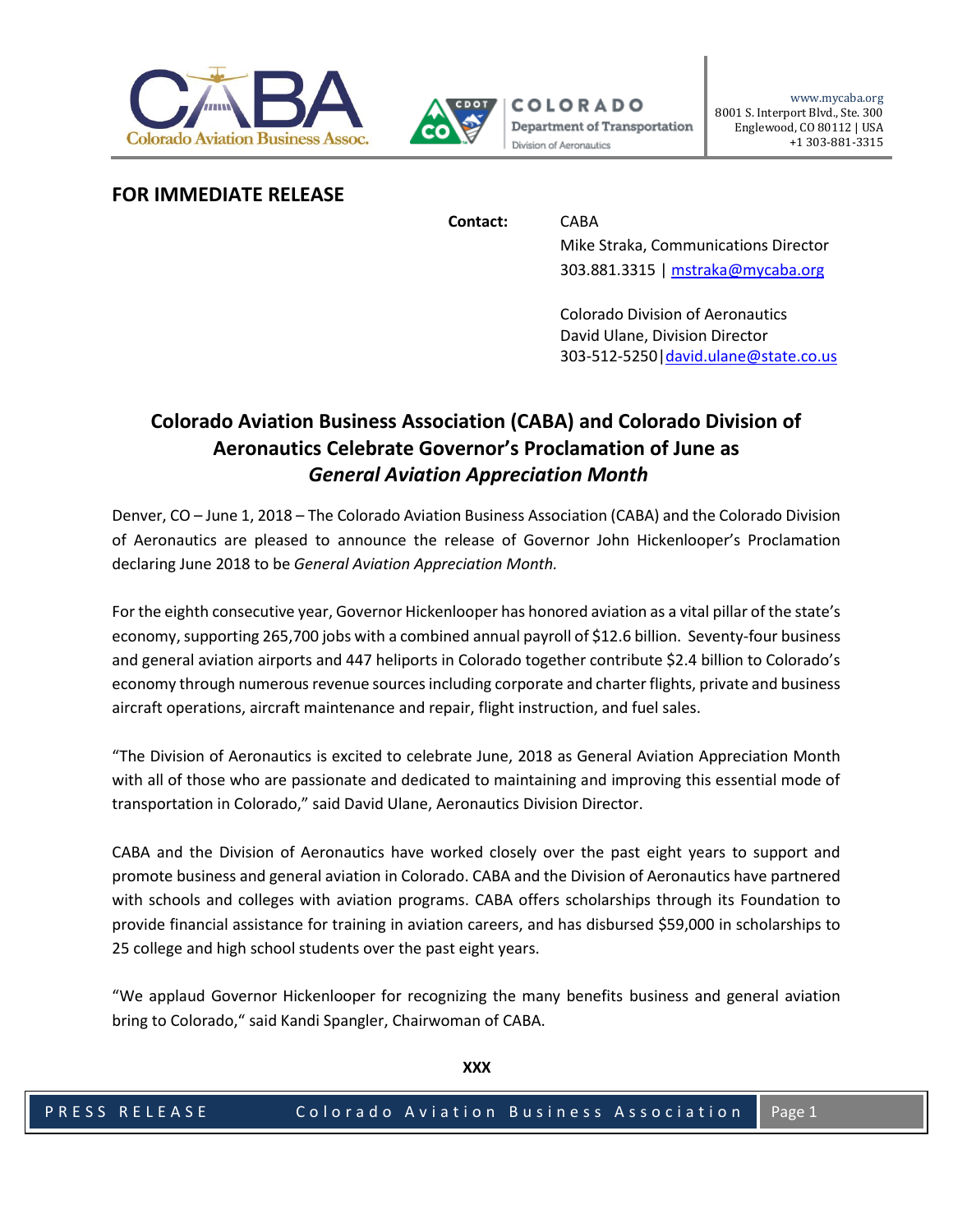



**COLORADO** Department of Transportation Division of Aeronautics

www.mycaba.org 8001 S. Interport Blvd., Ste. 300 Englewood, CO 80112 | USA +1 303-881-3315



WHEREAS, General Aviation and Community Airports play a critical role in the lives of our citizens, as well as in the operation of our businesses and farms: and

WHEREAS, Colorado has a significant interest in the continued vitality of general aviation, aerospace, aircraft manufacturing, educational institutions and aviation organizations and community airports and airport operators; and

WHEREAS, Colorado is home to 74 airports, which serve 18,232 pilots and 6,883 general aviation aircraft; and

WHEREAS, Colorado general aviation airports contribute \$2.4 billion to the state's economy yearly; and

WHEREAS, general aviation plays a vital role in the State's response to emergencies and natural disasters; and

WHEREAS, general aviation sustains 256,700 jobs and a payroll of nearly \$12.6 billion, not including the general aviation jobs at commercial-service airports across the state; and

WHEREAS, Colorado is home to 33 charter flight companies, 70 fixed-based operators, 447 heliports, 80 repair stations, 3,854 flight instructors, 3,966 student pilots and 10 part 141 schools; and

WHEREAS, Colorado depends on general aviation and community airports for the continued flow of commerce, tourists, and visitors to our communities; and

WHEREAS, organizations including the Colorado Aeronautical Board, Colorado Division of Aeronautics, Colorado Aviation Business Association, National Association of State Aviation Officials, Colorado Airport Operators Association, Colorado Pilots Association, Colorado Aerial Applicators Association, National Air Transport Association, National Business Aviation Association, and the Aircraft Owners and Pilots Association recognize, promote, and develop the interests and importance of general aviation in our state, and our nation;

Therefore, I, John W. Hickenlooper, Governor of the State of Colorado, do hereby proclaim, June, 2018, as

#### GENERAL AVIATION APPRECIATION MONTH



GIVEN under my hand and the Executive Seal of the State of Colorado, this first day of June, 2018

John W. Hickenlooper Governor